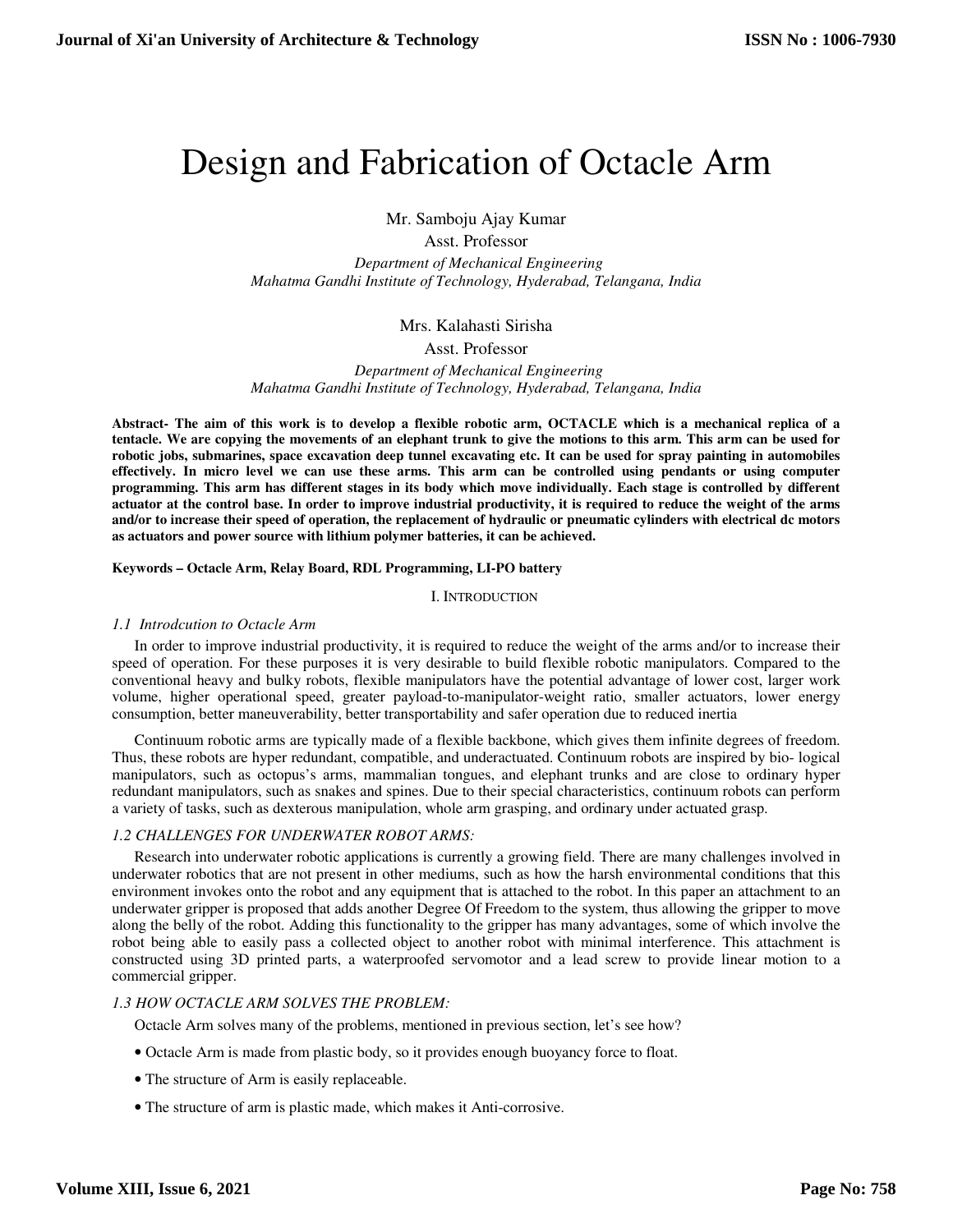- The Arm can bend around an obstacle in case of collisions.
- The Arm is easy to install, attach and detach.
- The Arm has great reach and large numbers of DOF.
- The control of the Arm requires a minimal optimized program.

## II. ELECTRICAL & ELECTRONIC COMPONENTS

## *2.1 D.C Series Gear Motor (HY-2750B)–*

HY-2750B Front and Side view as shown in below.



Figure 2.1 HY-2750B Front and Side view

Table 2.1 Motor Specifications

| <b>Motor Specification:</b>  |                                               |                          |
|------------------------------|-----------------------------------------------|--------------------------|
| <b>Rated Voltage</b>         | DC 12V At Motor Terminal                      | DC 24V At Motor Terminal |
| No Load Current              | <b>3A MAX</b>                                 | 2A MAX                   |
| No Load Speed                | 74±10 RPM                                     | 74±10 RPM                |
| Rated Load 3N*m              | <b>8A MAX</b>                                 | <b>4A MAX</b>            |
|                              | $62\pm10$ RPM                                 | $62\pm10$ RPM            |
| <b>Stall</b>                 | $13\pm2.5$ N*m                                | $13\pm2.5$ N*m           |
|                              | <b>26A MAX</b>                                | 13A MAX                  |
| <b>Insulation Resistance</b> | 1M Ohm min                                    | 1M Ohm min               |
| Dielectric Strength          | AC 600V Between Casing and Terminal For 1 sec |                          |

## *2.2 8 CHANNEL RELAY BOARD*

A relay is an electromagnetic switch operated by a relatively small electric current that can turn on or off a much larger electric current.



Figure 2.7 RDL 8 Channel Relay Board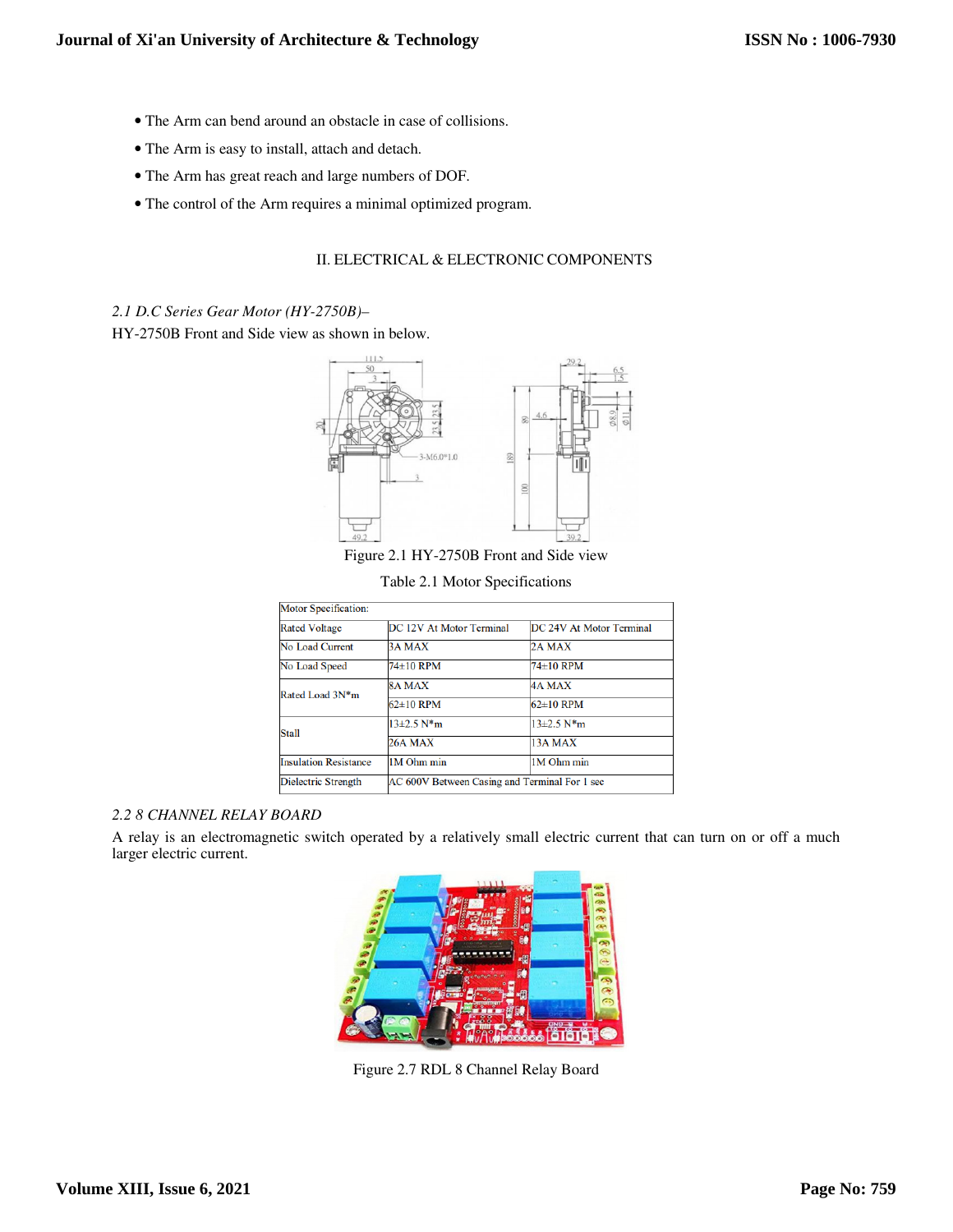#### FEATURES

- 8 SPDT Relay channels (7A 250V,12A 120V,10A 125VAC, 10A 28VDC).
- Power supply:12VDC 1AMP
- Current consumption: 400 mA.
- LED indication for relay & power supply.
- TTL output.
- Status LEDs.
- Android apk file will be given.
- High quality PCB FR4 Grade with FPT Certified.

#### *2. 3 ULN2803 IC*

ULN2803 is the IC used in RDL Relay Board. It is a High voltage, high current Transistor Array IC used especially with Microcontrollers where we need to drive high power loads. This IC consists of an eight NPN Darlington connected transistors with common Clamp diodes for switching the loads connected to the output. This IC is widely used to drive high loads such Lamps, relays, motors etc. It is usually rated at 50v/500mA.



Figure 2.14 IC ULN2803 Pin Diagram

PURPOSE OF ULN2803: Most of the Chips operates with low level signals such as TTL, CMOS, PMOS, NMOS which operates at the range of (0-5) v and are incapable to drive high power inductive loads. However, this chip takes low level input signals (TTL) and uses that to switch/turn off the higher voltage load that is connected to the output side.

### *2.4 POWER SOURCE*

Features:

Lead Acid batteries have changed little since the 1880's although improvements in materials and manufacturing methods continue to bring improvements in energy density, life and reliability.

BATTERY-12V12AH 12V 12Ah Sealed Lead Acid Battery is a general-purpose battery with up to 5 years in standby service or more than 280 cycles at 100% discharge in-cycle service. It is rechargeable highly efficient, leak proof and maintenance free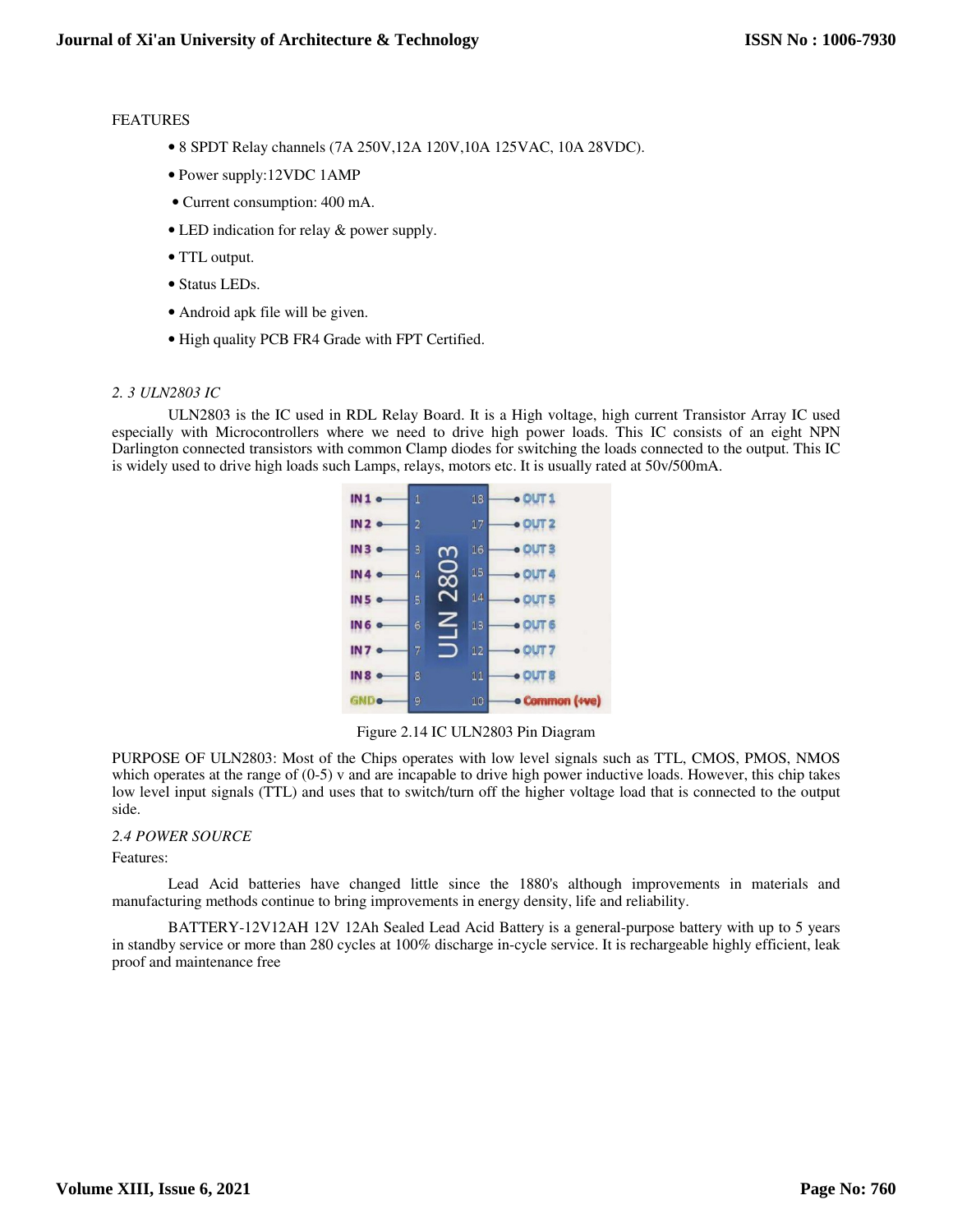## III. MECHANICAL COMPONENTS

*3.1 STEEL WIRES* 

Steel wire is used for a wide range of applications such as wire for tyres, hoses, galvanized wire and strands, ACSR strands and armoring of conductor cables, springs, fasteners, clips, staples, mesh, fencing, screws, nails, barbed wire, chains etc. Electroplated steel is also widely used like copper plated wire for welding application, aluminum clad steel wire is applied for OHL conductors and OPGW applications.



Figure 1. Steel Wire

## *3.2 REGULATOR WHEELS*

- Regulation wheels we used are among the parts of power window winder motors set
- They are made of poly vinyl chloride.
- 5mm diameter Regulation wheels have been used.
- They provide grooves for the steel cables to firmly set.
- The grooves and the steel cables have to be of similar size for proper use.
- They don't corrode
- They are water resistant.
- Easily replaceable.
- Regulation wheels are supported by mounting house for structural support for cables.



Figure 3.2 Regulator Wheels

### *3.3 NON-TORSIONAL BENDABLE HOSE:*

• Non torsional bendable hose used in the project is poly vinyl chloride made

• Non torsional bendable hose provides structural support for bendable hose, so that the bendable hose doesn't go under twist or torsion.

- 2 mm diameter pipe has been used
- The length of Non torsional bendable hose is same as the octacle arm.



Figure 3.3 Non-Torsional Hose

### *3.4 FLEXIBLE HOSE:*

- Flexible hose used in the project is made of polyurethane.
- It can be easily purchased from market under the name gas pipe.
- The diameter of the pipe is 1.2 mm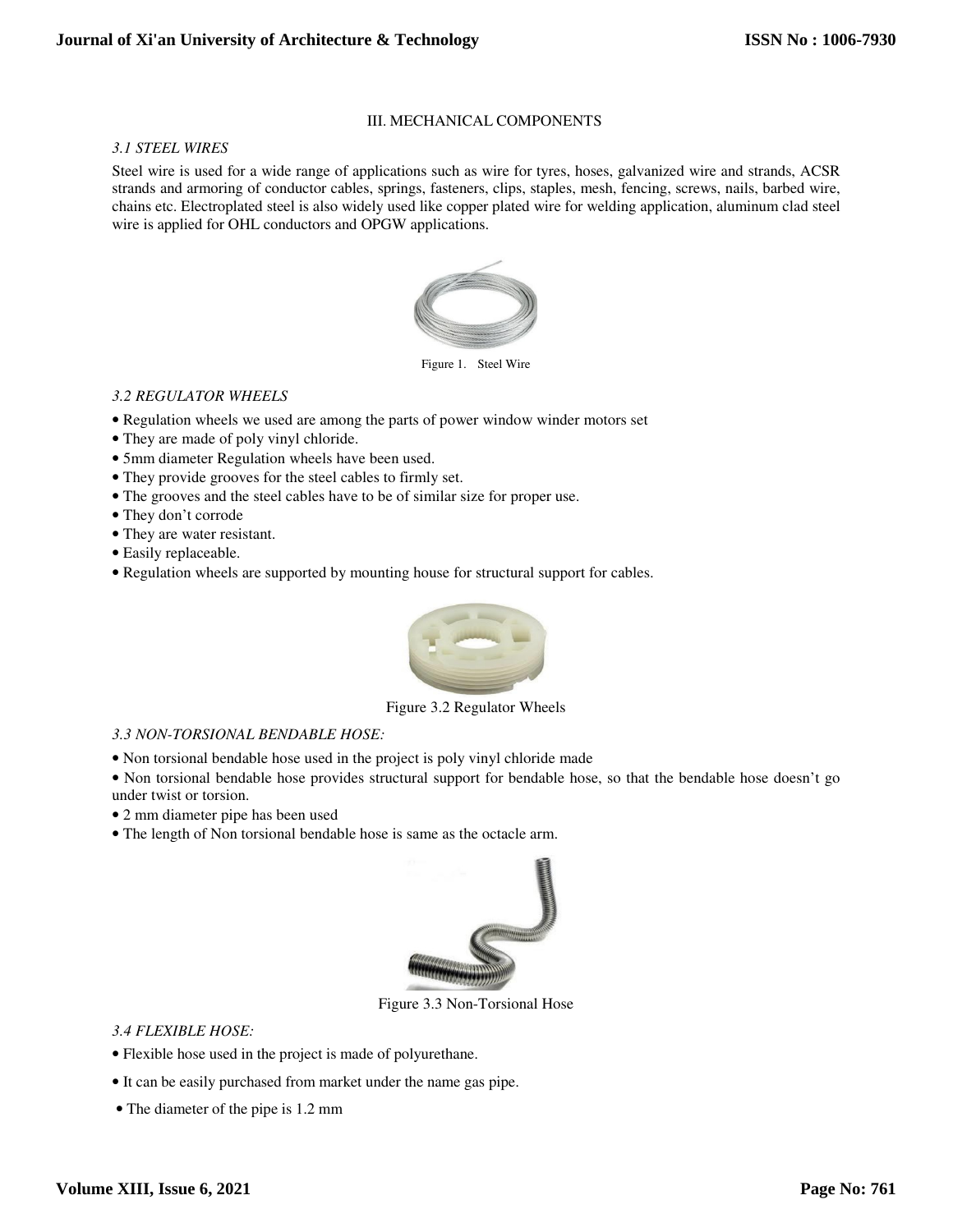- The length of the pipe is same as the length of the octacle arm.
- The Flexible hose is provided for the flexibility and strength to the structure limb/arm.
- Flexible hose has been tucked under the non-torsional hose.



Figure 3.4 Flexible Hose

## *3.5 PVC CLIPS:*

- The PVC Clips used in the project are made of poly vinyl chloride
- Dimensions are as follows,
	- o 20mm fit tube diameter.
	- o (Approx.): 8mm/0.3".
	- o Clamp width of 15 mm/0.6".36
	- o Weight 70 grams.
- PVC Clips have been used to provide guideway for the steel cables.
- They also provide an attachment with the non-torsional hose using stainless steel nails.
- PVC Clips have u shape, which makes it bend when stress exceeds it operating range. So, they are reliable and most often do not break.
- Instead of breaking PVC Clips bend which makes it ideal for using in the project.



FIGURE 3.5 CLIPS

IV. SOFTWARE

## *4.1 RDL PROGRAMMABLE BOARD*

This section explains about, how to use USB relay board USB and windows applications (and Programmable Relay Board Software).

USB 8/4 Channel Relay Board :

This is Eight/four Channel relay board controlled by computer USB port. The usb relay board is with 8/4 SPDT relays rated up to 7A each. You may control devices 230V / 120V (up to 8/4) directly with one such relay unit. Suitable for home automation applications, hobby projects, industrial automation. Features

- 8/4 SPDT Relay channels (7A 250V,12A 120V,10A 125VAC, 10A 28VDC).
- Power supply: 12VDC 1AMP
- Current consumption: 400 mA.
- LED indication for relay & power supply.
- Design based on highly proven IC ULN2003 as driver.
- Raspberry Pi and Beagle bone Compatible.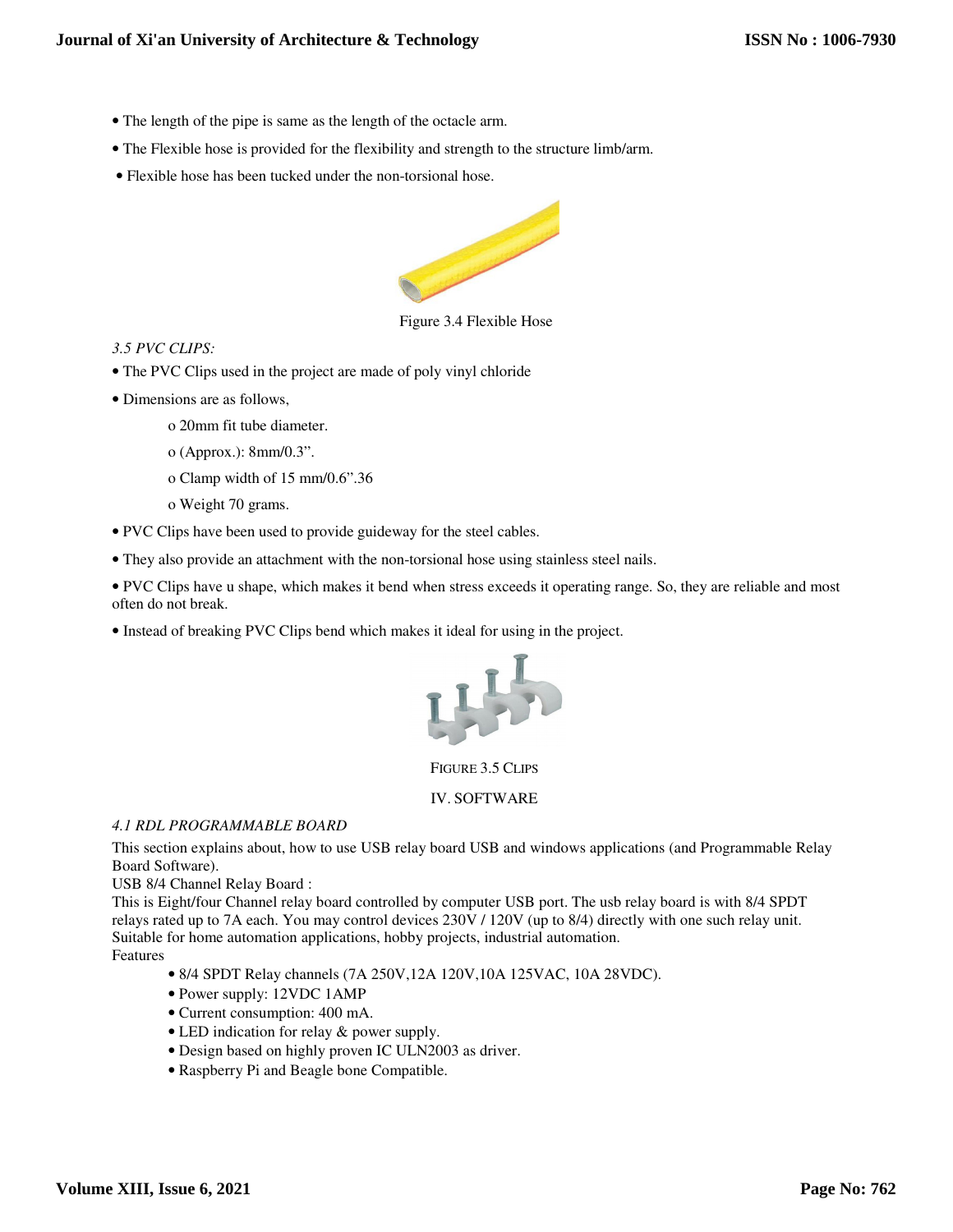## **BLOCK DIAGRAM USB 8 Channel Relay Board to PC**

#### **Features**

Under instruction, one can add /clear relay states. For example,01010000 means relay 2 and relay 4 will be turned ON and corresponding graphical view will be displayed.

Setting the timer, time(ms) = resolution x value, this is the counter value set so that when a program is started, relays will be turned on/off for specified timer value.



Figure 4.1 USB 8 Channel Relay Board to PC connection

**Programmable Relay Board Software** 



Figure 4.2 Programmable Relay Board Software

## V. SYSTEM WORKING AND CALCULATIONS

*5.1 WORKING:* 



Figure 5.1 Block Diagram of Octacle Arm

## **CONSTRUCTION:**

The construction of Octacle arm consists of the following

1. User instructions (The user instructions to the Octacle arm are given by an 8-channel relay controlling software called RDL programming software)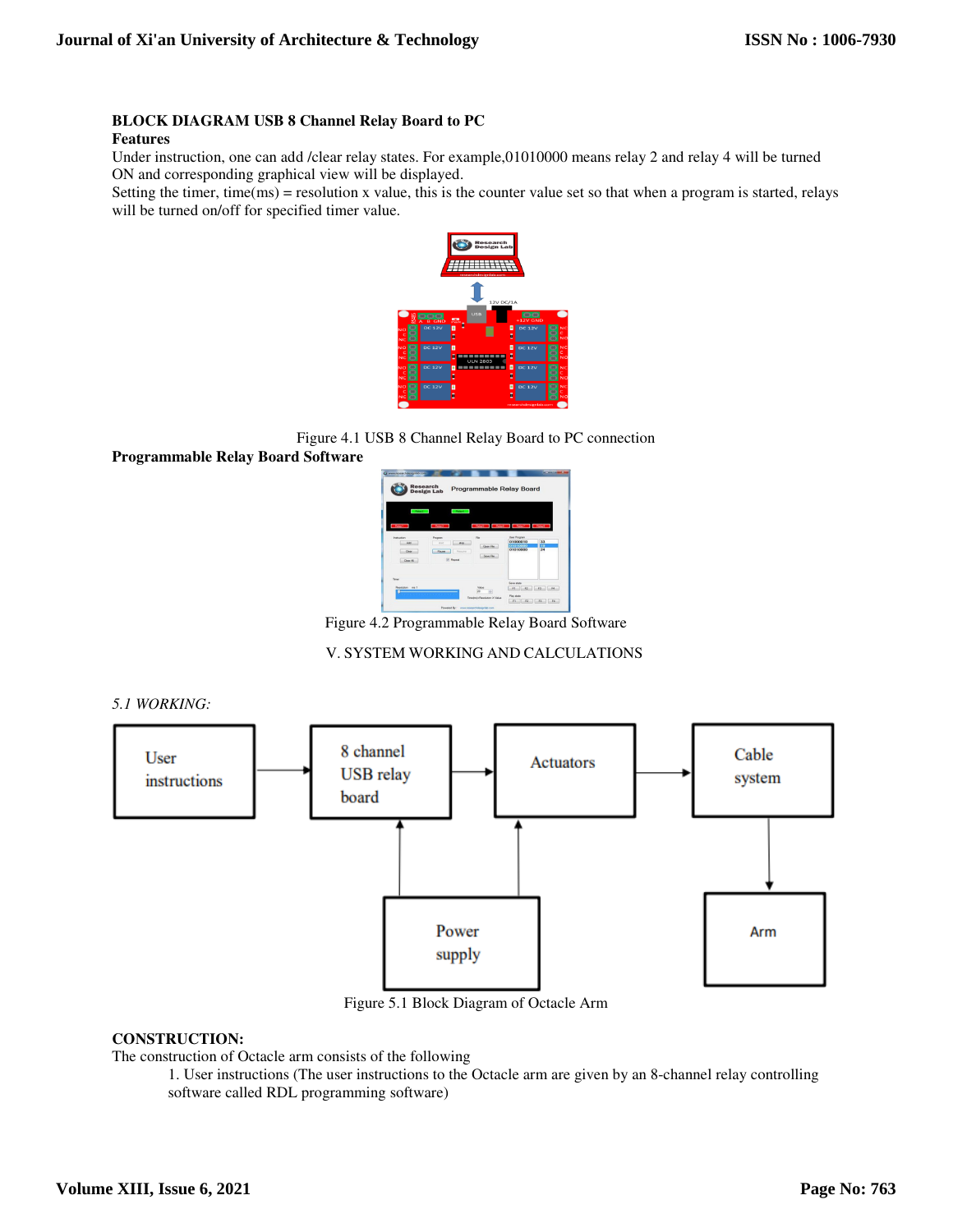2. Power Supply (power supply used in project is a 12v 12ah LI-PO battery it supplies power to the Actuators and Relay board)

3. 8 channel Relay Board (This board controls all the servos. It is powered by a LI-PO battery. The instructions from RDL programming software are fed to the Relay board)

4. Actuators (Actuators for the Octacle arm are series gear D.C motors. Relay board gives the instruction and accordingly motors move clockwise or anti clockwise according to the instructions. Time, Resolutions can also be adjusted to provide delay for motor working.)

5. Cable system (it consists of steel cables guided using poly vinyl chloride clips, wounded on to regulation wheel.)

6. Arm (Arm is the housing for the cable mechanism and it has a flexible body which bend in the direction of actuated motor)

#### WORKING

A program of configuration is written in the RDL Programming software. This program contains information on motor movements in clockwise and anti-clockwise direction. Each command in the set of instruction contains information on resolution (which is: time x delay) and clockwise and anti-clockwise direction.

This program is fed into or dumped into the 8-channel servo control relay board. Relay board has 8 relays, 2 for each motor, both the NO and NC of 2 relays are connected using jumper cables, now the remaining C pin of 2 relays are connected to motor live and neutral wires. Relay board accordingly to the program will give polarities to the motor for clockwise and anti-clockwise movements.

The 12v 12ah D.C power supply is provided to D.C series gear motors as well as RDL Relay board for the working of the Octacle arm.

A regulation wheel is attached to the D.C motor onto which steel wires are wounded. The motor shaft rotates along with regulation wheel, now steel cable is wounded along the grooves of the regulation wheel and steel wire is dragged, this is called "CABLE DRAG MECHANISM".

The arm consists of a bendable pipe at the core, a non-torsional pipe on it, PVC clip with the help of steel nails is attached to them. PVC clips have holes drilled in them; they act as guide way for the steel wire which is wounded on to the regulation wheel. These all form arm in this paper. Different combinations of actuators move the arm in different possible direction.

## *5.2 CALCULATIONS*

#### The Backbone Kinematics

In this section, the finger backbone kinematics is derived. The backbone is considered as a rod with two circular elements, as depicted in Figure 3. The rod is divided into these two elements, based on an external force, considered as a contact force  $Fc$ , applied to an arbitrary contact point. However, the contact point is assumed not to be changed, so that the lengths of the two elements are constant. The backbone can also be subjected to an external tip force and moment and the robot actuation forces/moments. In this paper, the robotic finger is considered to be inextensible. Thus, for typical tendon driven and electric actuators, the actuation forces can approximately be represented by a single torque, applied at the fingertip [1, 4, 37, 38]. The kinematics variables of the backbone are illustrated in Figure 4. The backbone is considered as a thin, one-dimensional curve. Each element of the backbone is specified with s, which represents the length from the finger base to the specified point. A XY Cartesian coordinate can be defined at each point of the backbone, as  $X(s)$  and  $Y(s)$ , as the Y-axis is tangent to the backbone direction. At the finger base, wheres = 0, the coordinates are specified as  $Xb$  and  $Yb$ , which will be used as the reference coordinate.

2.1. Position and Orientation. As depicted in Figure 4, The position vector of each point of the backbone is specified by  $r(s)$ . At each point of the backbone, the orientation of the backbone at each point can be determined by a rotation matrix  $R(s)$ , as

$$
\mathbf{R}\left(s\right)=\left[\mathbf{X}\left(s\right)\ \mathbf{Y}\left(s\right)\right]_{2\times2}=\left[\begin{matrix}\cos\theta\left(s\right)&-\sin\theta\left(s\right)\\ \sin\theta\left(s\right)&\cos\theta\left(s\right)\end{matrix}\right],
$$

where  $\theta(s)$  is the angle of X(s)-Y(s) coordinates relative tobYb, say the backbone bending angle at s. As mentioned before, the robot is divided into two circular elements. As depicted in Figure 4, the first element is defined from the base to the contact point, and the second 47 element is from the contact point to the fingertip. The lengths of these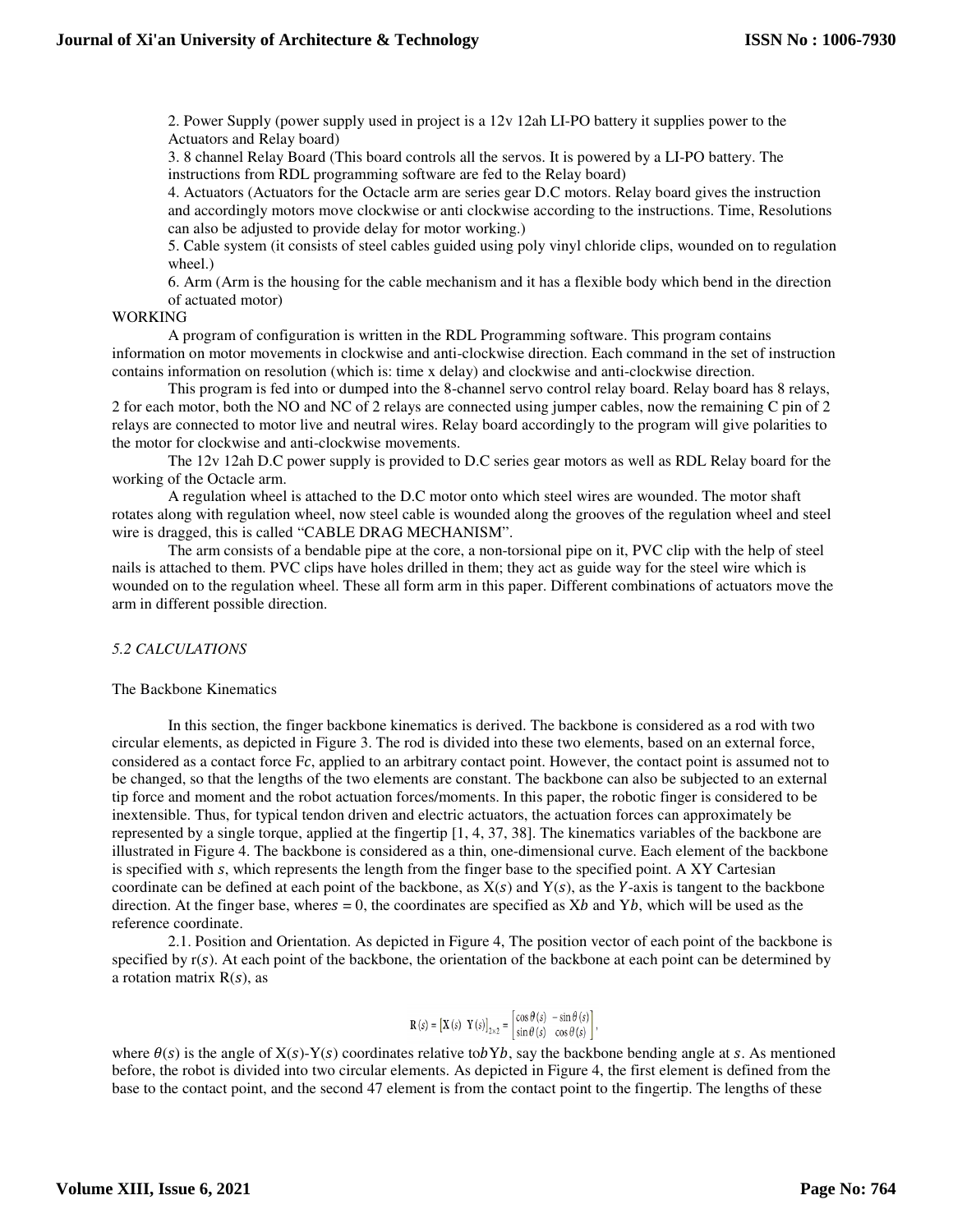two elements are, respectively, L1 and L2. The centers of the circular element are depicted in the figure. The bend in angles of the two elements are represented by  $\theta_1$  and  $\theta_2$ . These two angles determine the shape of the backbone.



Figure 5.2 Backbone Kinematics

Thus, the backbone is a two-degree-of-freedom system, with generalized variables  $\theta$ 1 and  $\theta$ 2. Thetwo circular elements are illustrated with more details in Figure 5. The position of the contact point is represented by r.c.  $XcYc$  and  $XtYt$  are the local coordinates at the contact point and the fingertip, respectively. The centers of mass of the elements are depicted in the figure. Position of the 1stelement mass center is represented by  $rG1$ ; the position of th2nd element mass center, relative to the  $XcYc$  coordinate, is represented by r $G2/C$ . For a circular 48 curve, as depicted in Figure 5, the bending angle  $(s)$  is linearly increasing by s. Thus, for the first element of Figure 5,  $(s)$  is determined as

$$
\theta(s) = \frac{s}{L_1} \theta_1
$$

Likewise, for the second element, the bending angle is determined as

$$
\theta(s) = \theta_1 + \frac{s - L_1}{L_2} \theta_2
$$

In the 1st element,  $r(s)$  can be determined [1, 2, 37] as

$$
\mathbf{r}\left(s\right)=\frac{L_{1}}{\theta_{1}}\left[\cos\left(\frac{s}{L_{1}}\theta_{1}\right)-1\right]\sin\left(\frac{s}{L_{1}}\theta_{1}\right)\right]^{\frac{1}{2}}
$$

Likewise, in the 2nd element, the position relative to the  $XcYc$  coordinates, rr Cell(s), can be determined as

$$
\mathbf{r}_{\text{rel}}(s) = \frac{L_2}{\theta_2} \left[ \cos \frac{s - L_1}{L_2} \theta_2 - 1 \sin \frac{s - L_1}{L_2} \theta_2 \right]^T
$$

Then, using the rotation matrix  $Rc$ ,  $r(s)$  can be determined as

$$
\mathbf{r}\left(s\right) = \mathbf{R}_{c}\mathbf{r}_{\text{rel}}\left(s\right) + \mathbf{r}_{c}
$$

Where rc is given by substituting  $s = L1$  in (4), as

$$
\mathbf{r}_c = \frac{L_1}{\theta_1} \left[ \cos \theta_1 - 1 \ \sin \theta_1 \right]^T
$$

And Rc is given from (1), substituting  $\theta(s) = \theta \cdot 1$ , as

$$
\mathbf{R}_c = \begin{bmatrix} \cos \theta_1 & -\sin \theta_1 \\ \sin \theta_1 & \cos \theta_1 \end{bmatrix}
$$

For the fingertip, the position vector rt is determined by substituting  $s = 1 + L2$  in (5) and (6), as

$$
\mathbf{r}_t = \begin{bmatrix} \cos\theta_1 & -\sin\theta_1 \\ \sin\theta_1 & \cos\theta_1 \end{bmatrix} \frac{L_2}{\theta_2} \begin{bmatrix} \cos\theta_2 - 1 \\ \sin\theta_2 \end{bmatrix} + \frac{L_1}{\theta_1} \begin{bmatrix} \cos\theta_1 - 1 \\ \sin\theta_1 \end{bmatrix}
$$

Finally, for further use, the positions of elements centers of mass are derived. In this paper, the backbone is considered to have a uniform mass distribution. Thus, from basic mechanics, the mass center of the 1st element can be determined as

$$
\mathbf{r}_{\mathrm{G1}} = \frac{\int_0^{L_1} \mathbf{r}(s) ds}{L_1} = \frac{L_1}{\theta_1^2} \begin{bmatrix} \sin \theta_1 - \theta_1 \\ 1 - \cos \theta_1 \end{bmatrix}
$$

Likewise, for the 2nd element mass center, we have

## **Volume XIII, Issue 6, 2021**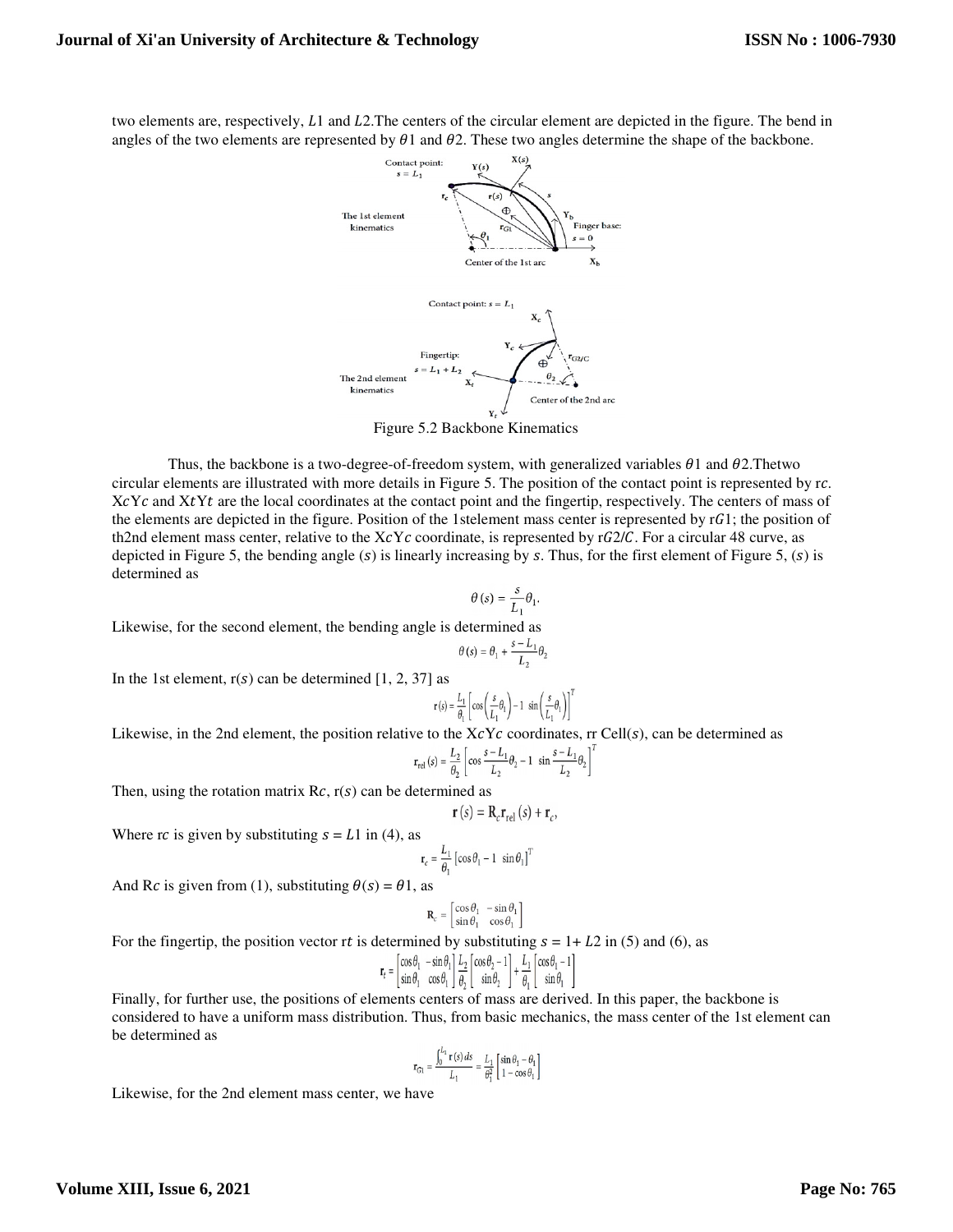$$
\mathbf{r}_{G2/C} = \frac{\int_{L_1}^{L_2} \mathbf{r}(s) ds}{L_2} = \frac{L_2}{\theta_2^2} \left[ \frac{\sin \theta_2 - \theta_2}{1 - \cos \theta_2} \right]
$$

$$
\mathbf{r}_{G2} = \mathbf{R}_c \frac{L_2}{\theta_2^2} \left[ \frac{\sin \theta_2 - \theta_2}{1 - \cos \theta_2} \right] + \mathbf{r}_c
$$

$$
= \left[ \frac{\cos \theta_1}{\sin \theta_1} - \frac{\sin \theta_1}{\cos \theta_1} \right] \frac{L_2}{\theta_2^2} \left[ \frac{\sin \theta_2 - \theta_2}{1 - \cos \theta_2} \right]
$$

$$
+ \frac{L_1}{\theta_1} \left[ \frac{\cos \theta_1 - 1}{\sin \theta_1} \right].
$$

2.2. Velocities. The velocity of each point of the backbone can be derived by direct differentiation. For the 1st element, differentiating (4) with respect to time gives

$$
\dot{\mathbf{r}}(s) = \frac{d\mathbf{r}(s)}{dt} = \frac{L_1}{\theta_1^2} \left[ \begin{array}{c} 1 - \cos\frac{s\theta_1}{L_1} - \theta_1 \frac{s}{L_1} \sin\frac{s\theta_1}{L_1} \\ \theta_1 \frac{s}{L_1} \cos\frac{s\theta_1}{L_1} - \sin\frac{s\theta_1}{L_1} \end{array} \right] \dot{\theta}_1
$$

For the 2nd element, differentiating (6) gives

$$
\dot{\mathbf{r}}(s) = \dot{\mathbf{R}}_{c} \mathbf{r}_{rel}(s) + \mathbf{R}_{c} \dot{\mathbf{r}}_{rel}(s) + \dot{\mathbf{r}}_{c},
$$

where  $\dot{R}$  *c* is given by differentiating (8), as

$$
\dot{\mathbf{R}}_c = \begin{bmatrix} -\sin\theta_1 & -\cos\theta_1 \\ \cos\theta_1 & -\sin\theta_1 \end{bmatrix} \dot{\theta}_1
$$

Differentiating (5) yields

Then, substituting in (6) yields

$$
\dot{\mathbf{r}}_{\text{rel}}(s) = \frac{L_2}{\theta_2^2} \begin{bmatrix} 1 - \cos \frac{s\theta_2}{L_2} - \theta_2 \frac{s}{L_2} \sin \frac{s\theta_2}{L_2} \\ \theta_2 \frac{s}{L_2} \cos \frac{s\theta_2}{L_2} - \sin \frac{s\theta_2}{L_2} \end{bmatrix} \dot{\theta}_2.
$$

Substituting  $s = L1$  in (13) gives

$$
\dot{\mathbf{r}}_c = \frac{L_1}{\theta_1^2} \begin{bmatrix} 1 - \cos \theta_1 - \theta_1 \sin \theta_1 \\ \theta_1 \cos \theta_1 - \sin \theta_1 \end{bmatrix} \dot{\theta}_1
$$

The fingertip velocity is determined by differentiating (9), as

$$
\dot{\mathbf{r}}_t = \begin{bmatrix} -\sin\theta_1 & -\cos\theta_1 \\ \cos\theta_1 & -\sin\theta_1 \end{bmatrix} \frac{L_2}{\theta_2} \begin{bmatrix} \cos\theta_2 - 1 \\ \sin\theta_2 \end{bmatrix} \dot{\theta}_1
$$

$$
+ \mathbf{R}_c \frac{L_2}{\theta_2^2} \begin{bmatrix} 1 - \cos\theta_2 - \theta_2 \sin\theta_2 \\ \theta_2 \cos\theta_2 - \sin\theta_2 \end{bmatrix} \dot{\theta}_2
$$

$$
+ \frac{L_1}{\theta_1^2} \begin{bmatrix} 1 - \cos\theta_1 - \theta_1 \sin\theta_1 \\ \theta_1 \cos\theta_1 - \sin\theta_1 \end{bmatrix} \dot{\theta}_1.
$$

Differentiating (10), the first mass center velocity is

$$
\dot{\mathbf{r}}_{G1} = \frac{L_1}{\theta_1^3} \begin{bmatrix} \theta_1 \cos \theta_1 + \theta_1 - 2 \sin \theta_1 \\ \theta_1 \sin \theta_1 - 2 \cos \theta_1 - 2 \end{bmatrix}
$$

And for the second mass center, differentiating (12) gives

$$
\dot{\mathbf{r}}_{G2} = \begin{bmatrix} -\sin\theta_1 & -\cos\theta_1 \\ \cos\theta_1 & -\sin\theta_1 \end{bmatrix} \frac{L_2}{\theta_2^2} \begin{bmatrix} \sin\theta_2 - \theta_2 \\ 1 - \cos\theta_2 \end{bmatrix} \dot{\theta}_1
$$

$$
+ \mathbf{R}_c \frac{L_2}{\theta_2^3} \begin{bmatrix} \theta_2 \cos\theta_2 + \theta_2 - 2\sin\theta_2 \\ \theta_2 \sin\theta_2 - 2\cos\theta_2 - 2 \end{bmatrix} \dot{\theta}_2
$$

$$
+ \frac{L_1}{\theta_1^2} \begin{bmatrix} 1 - \cos\theta_1 - \theta_1 \sin\theta_1 \\ \theta_1 \cos\theta_1 - \sin\theta_1 \end{bmatrix} \dot{\theta}_1.
$$

Finally, for angular velocities, differentiating  $(2)$  and  $(3)$ ,  $(s)$  is

$$
\dot{\theta}(s) = \begin{cases} \frac{s}{L_1} \dot{\theta}_1, & 0 < s < L_1 \text{ (1st element)}\\ \dot{\theta}_1 + \frac{s - L_1}{L_2} \dot{\theta}_2, & L_1 < s < L_2 \text{ (2nd element)} \end{cases}
$$

2.3. Jacobians.

In this section, for further use, some velocities are resolved using Jacobian

$$
\dot{\mathbf{r}}_c = \mathbf{J}_c \begin{bmatrix} \dot{\theta}_1 & \dot{\theta}_2 \end{bmatrix}^T, \qquad \dot{\mathbf{r}}_t = \mathbf{J}_t \begin{bmatrix} \dot{\theta}_1 & \dot{\theta}_2 \end{bmatrix}^T,
$$
\n
$$
\dot{\mathbf{r}}_{G1} = \mathbf{J}_{G1} \begin{bmatrix} \dot{\theta}_1 & \dot{\theta}_2 \end{bmatrix}^T, \qquad \dot{\mathbf{r}}_{G2} = \mathbf{J}_{G2} \begin{bmatrix} \dot{\theta}_1 & \dot{\theta}_2 \end{bmatrix}^T
$$
\n
$$
\mathbf{J}_c = \frac{L_1}{\theta_1^2} \begin{bmatrix} 1 - \cos \theta_1 - \theta_1 \sin \theta_1 & 0 \\ \theta_1 \cos \theta_1 - \sin \theta_1 & 0 \end{bmatrix}
$$

matrices, as

where from 
$$
(17)
$$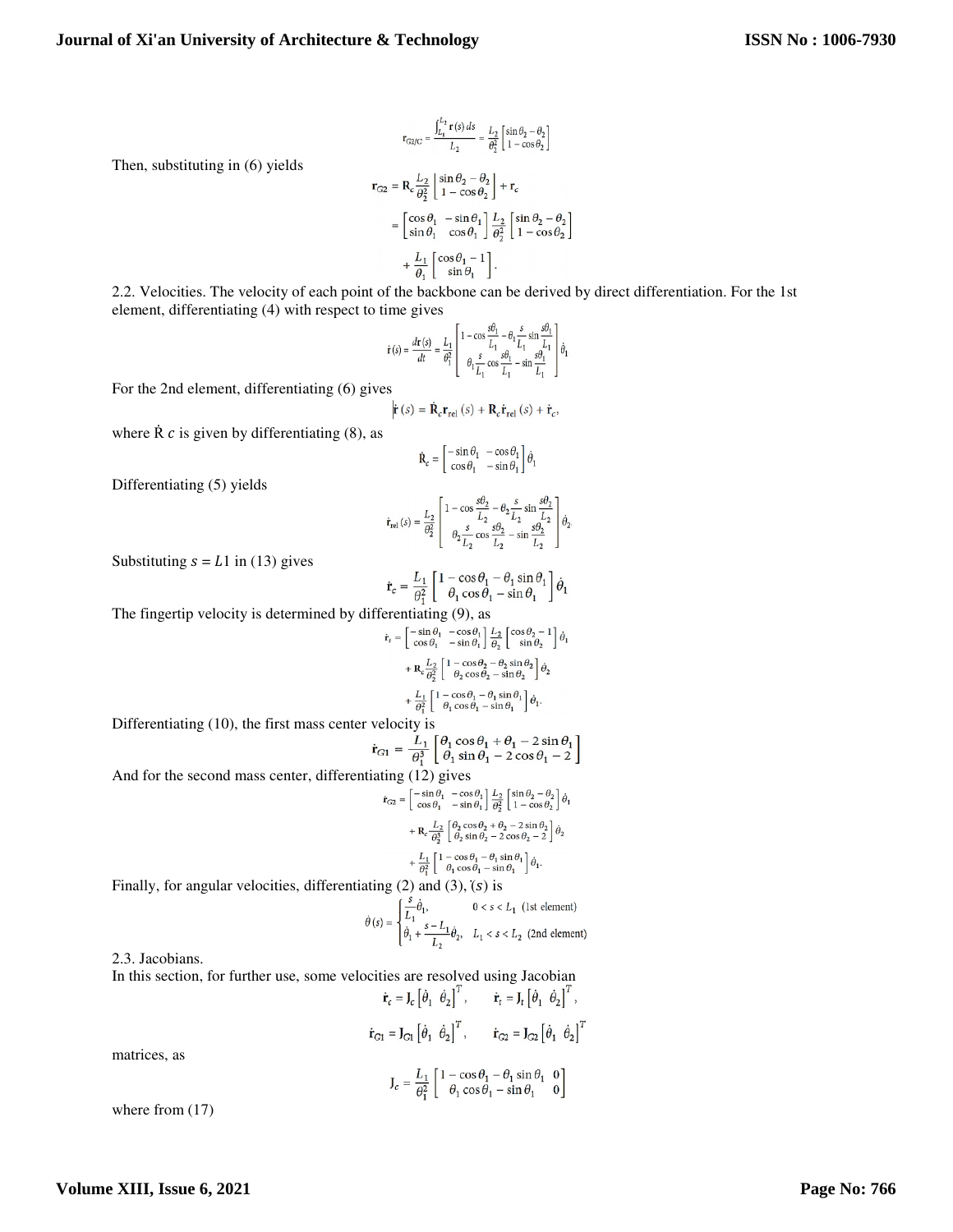$$
J_{1} = \begin{bmatrix} I_{11} & J_{12} \\ J_{21} & J_{22} \end{bmatrix},
$$
  
\n
$$
J_{11} = \frac{L_{2}}{\theta_{2}} \left( (1 - C_{2}) S_{1} - S_{2} C_{1} \right) + \frac{L_{1}}{\theta_{1}^{2}} \left( 1 - C_{1} - \theta_{1} S_{1} \right),
$$
  
\n
$$
J_{12} = \frac{L_{2}}{\theta_{2}} \left( (C_{2} - 1) C_{1} - S_{2} S_{1} \right) \frac{L_{1}}{\theta_{1}^{2}} \left( \theta_{1} C_{1} - S_{1} \right),
$$
  
\n
$$
J_{21} = \frac{L_{2}}{\theta_{2}^{2}} \left( 1 - C_{2} - \theta_{2} S_{2} \right) C_{1} - \left( \theta_{2} C_{2} - S_{2} \right) S_{1},
$$
  
\n
$$
J_{22} = \frac{L_{2}}{\theta_{2}^{2}} \left( 1 - C_{2} - \theta_{2} S_{2} \right) S_{1} + \left( \theta_{2} C_{2} - S_{2} \right) C_{1},
$$

and from (18) where, for abridgment, C1, S1, C2, and S2, respectively, represent cos  $\theta$ 1, sin $\theta$ 1, cos $\theta$ 2, and sin $\theta$ 2,

For abridgment. From (19), we have

$$
J_{G1}
$$
\n
$$
= \frac{L_1}{\theta_1^3}
$$
\n
$$
\times \left[\frac{\theta_1 \cos \theta_1 + \theta_1 - 2 \sin \theta_1}{0} + \frac{\theta_1 \sin \theta_1 - 2 \cos \theta_1 - 2}{0}\right]
$$
\n
$$
J_{G2} = \left[\frac{J_{G2,11}}{J_{G2,21}} + \frac{J_{G2,12}}{J_{G2,22}}\right],
$$
\n
$$
J_{G2,11} = \frac{L_2}{\theta_2^2} \left(-\left(S_2 - \theta_2\right)S_1 - \left(1 - C_2\right)C_1\right)
$$
\n
$$
+ \frac{L_1}{\theta_1^2} \left(1 - C_1 - \theta_1 S_1\right),
$$
\n
$$
J_{G2,12} = \frac{L_2}{\theta_2^2} \left(\left(S_2 - \theta_2\right)C_1 - \left(1 - C_2\right)S_1\right)
$$
\n
$$
\times \frac{L_1}{\theta_1^2} \left(\theta_1 C_1 - S_1\right),
$$
\n
$$
J_{G2,21} = \frac{L_2}{\theta_2^3} \left(\left(\theta_2 C_2 + \theta_2 - 2S_2\right)C_1 - \left(\theta_2 S_2 - 2C_2 - 2\right)S_1\right),
$$
\n
$$
J_{G2,22} = \frac{L_2}{\theta_2^3} \left(\left(\theta_2 C_2 + \theta_2 - 2S_2\right)S_1 + \left(\theta_2 S_2 - 2C_2 - 2\right)C_1\right).
$$

#### VI. RESULTS AND DISCUSSION

#### *6.1 RESULTS AND DISCUSSIONS*

The targets of this paper are as follows,

• Easy installations

The Octacle arm has many individual components, which are easy to install and replace. All being light in weight and were easy to replace, install and service/maintain

• Minimum cost

Only the parts of mass production are used. They provide cost efficiency for the fabricator and profits on bulk sales for the seller also.

• Flexible arm

The octacle arm made of flexible parts like non torsional pipe and Pvc clips etc. It can bend around any corner of obstacle. The most unique feature of the work in fact is the flexibility of the robotic arm. It was all possible because of high torque series D.C motors, high strength steel wires and nontorsional hoses.

• Easily programmable

Using, RDL programming software has made configuring virtual servos easy and fast to work with.it is very reliable and can support up to 8 servos